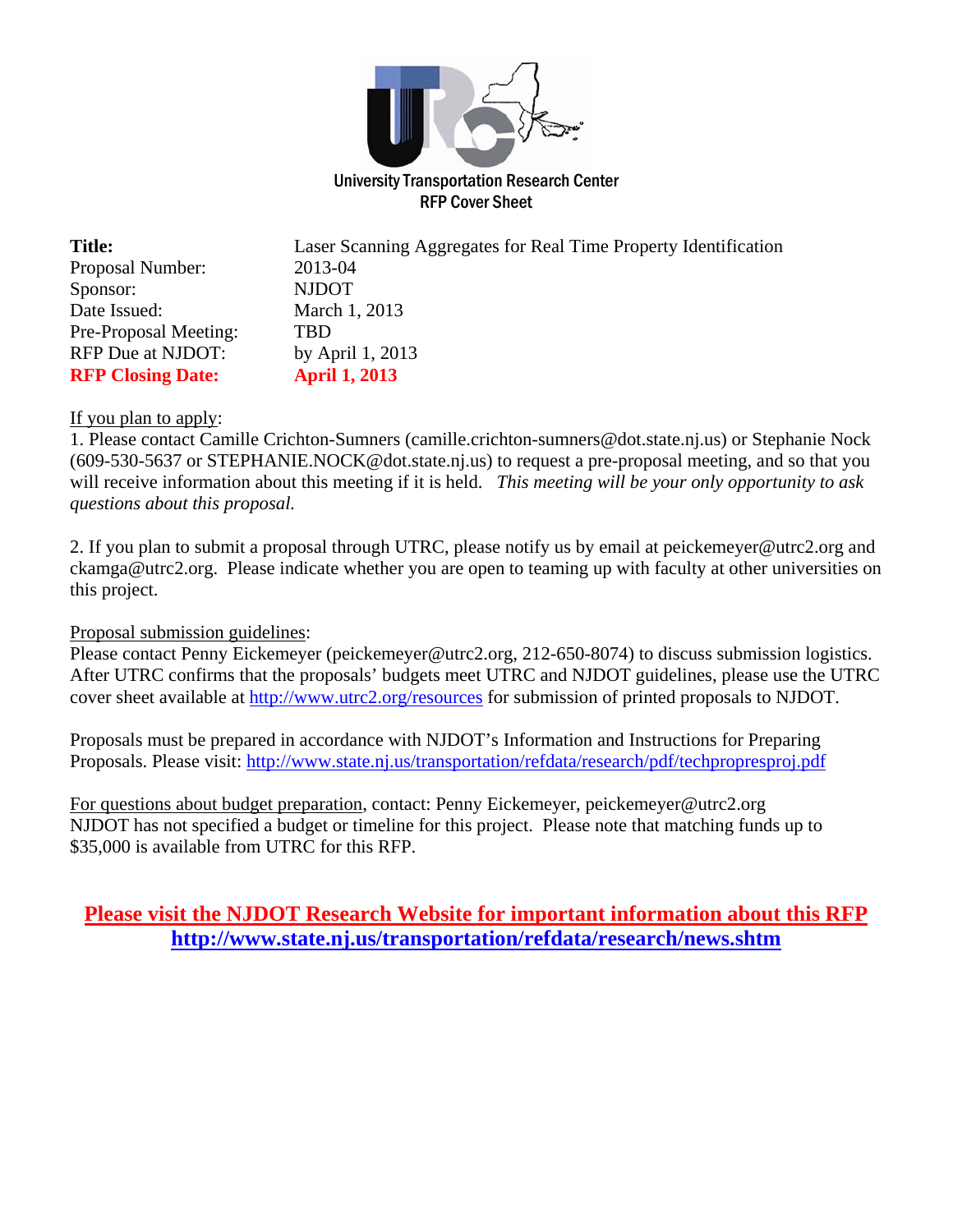**Date of RFP 3/1/2013**

**New Jersey Department of Transportation Bureau of Research RESEARCH PROJECT Request for Proposals 2013 Program**

**Closing Date 4/1/2013**

## **Laser Scanning of Aggregates for Real Time Property Identification**

## **Project No. 2013-04**

(Proposals must be prepared in accordance with NJDOT's *Information and Instructions for Preparing Proposals.* Please visit:

*http://www.state.nj.us/transportation/refdata/research/pdf/techpropresproj.pdf Revised Proposal Evaluation Forms are available for your information on the website.*)

Proposals will be based on the merit of the information contained in the proposal. Budgets will be evaluated separately. Please place three (3) copies of the budget for this project in a separate sealed envelope.

## **1. RESEARCH PROBLEM STATEMENT, BACKGROUND AND OBJECTIVES**

Currently, aggregate testing for all but the simplest properties is time consuming, labor intensive, and is impractical in a field setting. There is currently research underway (Transportation Pooled Fund Solicitation #1337) in Laser Scanning of Aggregate by "Laser Induced Breakdown Spectroscopy" as a solution to these problems. We would like to, either participate in the referenced study, or pursue a similar path of research with in-state sources.

The primary objectives of this research effort are to calibrate laser-spectral models to develop the means to monitor aggregate materials, and to demonstrate the use of the technology in actual field applications. The overall objective is to develop the technology into a practical, and relatively portable, system that can be used in both field and laboratory settings. The scope of work should include three stages or levels of effort undertaken on selected aggregate samples. These include: 1. Aggregate Calibration Testing; 2. Field Testing and Demonstration; 3. Application of the resultant technology

#### **2. TASKS**

[Provide a listing of appropriate general tasks divided into phases based on types of work (e.g., laboratory, field) or by year (e.g., year 1, year 2) or other appropriate milestones]

*The NJDOT is seeking the insight of proposal responders on how best to achieve the research objectives. Proposers are expected to describe a research effort that can realistically be accomplished as expeditiously as possible. Proposals must present the proposers' current thinking in sufficient detail to demonstrate their understanding of the problem and the soundness of their approach for conducting the required research.*

## **PHASE I – Literature Search**

Conduct a literature search of the current state of the practice.

After the award of the project, a more comprehensive literature search should be conducted. At the completion of this literature search, the PI will make a presentation to the Research Project Selection and Implementation Panel to discuss their findings, and to discuss the appropriate research approach.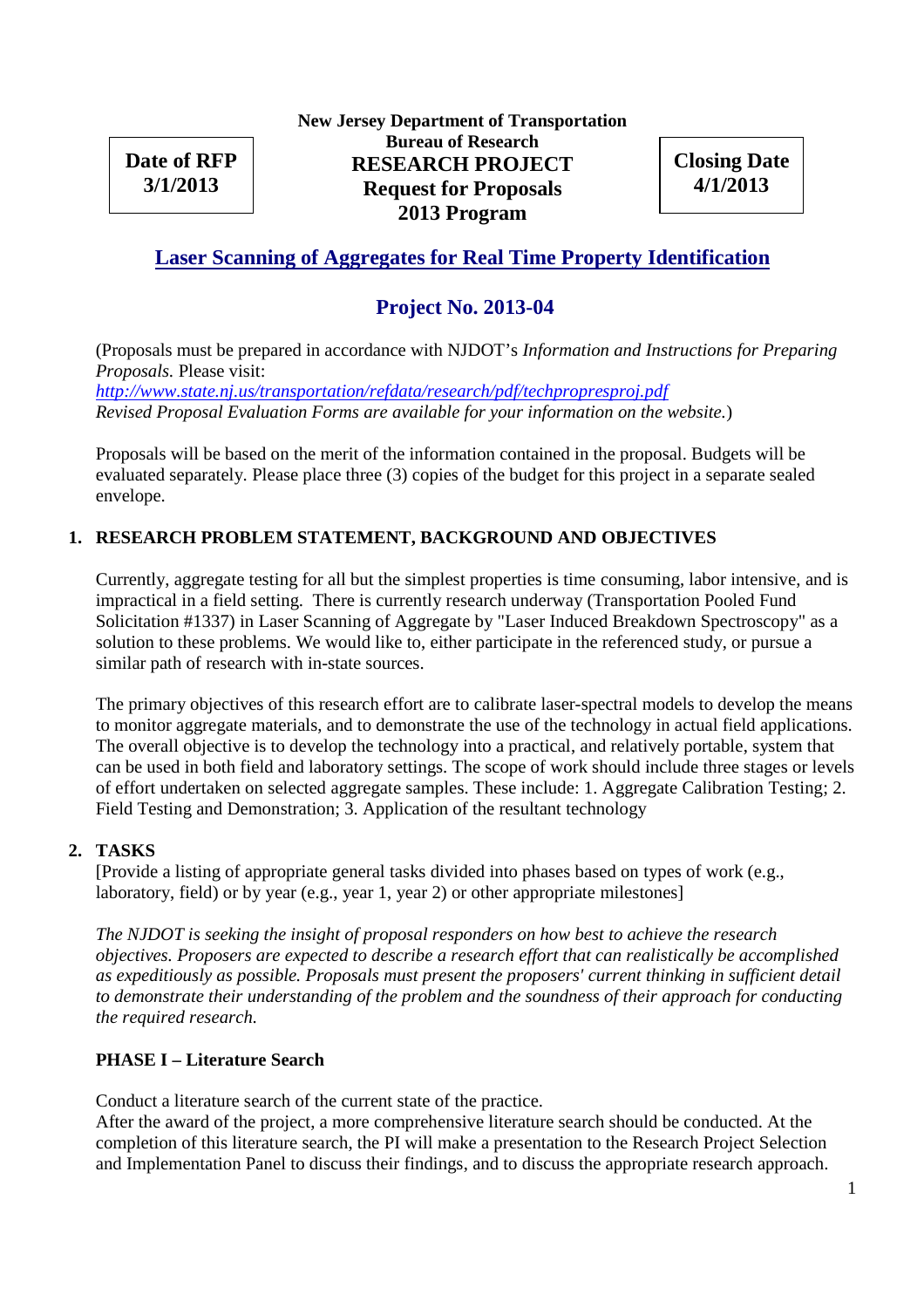### **PHASE II – Research Approach and Anticipated Results**

Clear description of how you will solve the problem and implement anticipated findings. Work may be divided into phases (e.g., Laboratory, Field or Year 1, Year 2) as necessary to clarify tasks. *Exit Criteria* must be developed during this phase.

## **3. IMPLEMENTATION AND TRAINING PLAN**

The PI must meet with the Research Project Selection and Implementation Panel (RPSIP) and other NJDOT units to present the findings and as appropriate train these personnel in the use the project results.

#### **The PI will develop an implementation plan as per the guidelines provided by NJDOT Research Bureau.**

#### **4. DELIVERABLES:**

[List of minimum deliverables necessary to complete the project]

- Presentation of Summary of Literature Search Results
- $\triangleright$  Discussion to Support and Refine the Project Tasks
- $\triangleright$  Project work plan.
- $\triangleright$  Technical Memorandum on the survey results
- $\triangleright$  Technical memorandum on the measures that are working or not working
- $\triangleright$  Technical memorandum on actions taken
- $\triangleright$  Interim Status reports suitable for Senior Leadership if required
- $\triangleright$  Quarterly Reports and Final report with appropriate tables, graphs and charts in hard copy version, PDF file format, Word, and on CD ROM. Two copies plus one per RSIP member of each presentation, technical memorandum, draft final report and Final Report (plus 10 copies).
- $\triangleright$  The Final Report and Tech Brief are due three (3) months before the end date of the project to allow time for review by the Research Project Selection and Implementation Panel. The Final Acceptance will be granted upon receipt of ten copies of the approved final report.

#### **5. CONTRACT TIME**:

The PI must provide the anticipated research study duration based on the proposed tasks. Consideration should be given to potential impediments so that adjustments are incorporated into the schedule minimizing the need for time extensions.

## **A 12 - 24 months time frame would be preferred.**

#### **6. CONTACTS:**

Questions on this topic **shall not** be directed to any Research Project Manager, Research Customer, or any other NJDOT person. All questions are to be directed to Camille Crichton-Sumners by sending an email to Camille.CrichtonSumners@dot.state.nj.us, or by phone (609-530-5966).